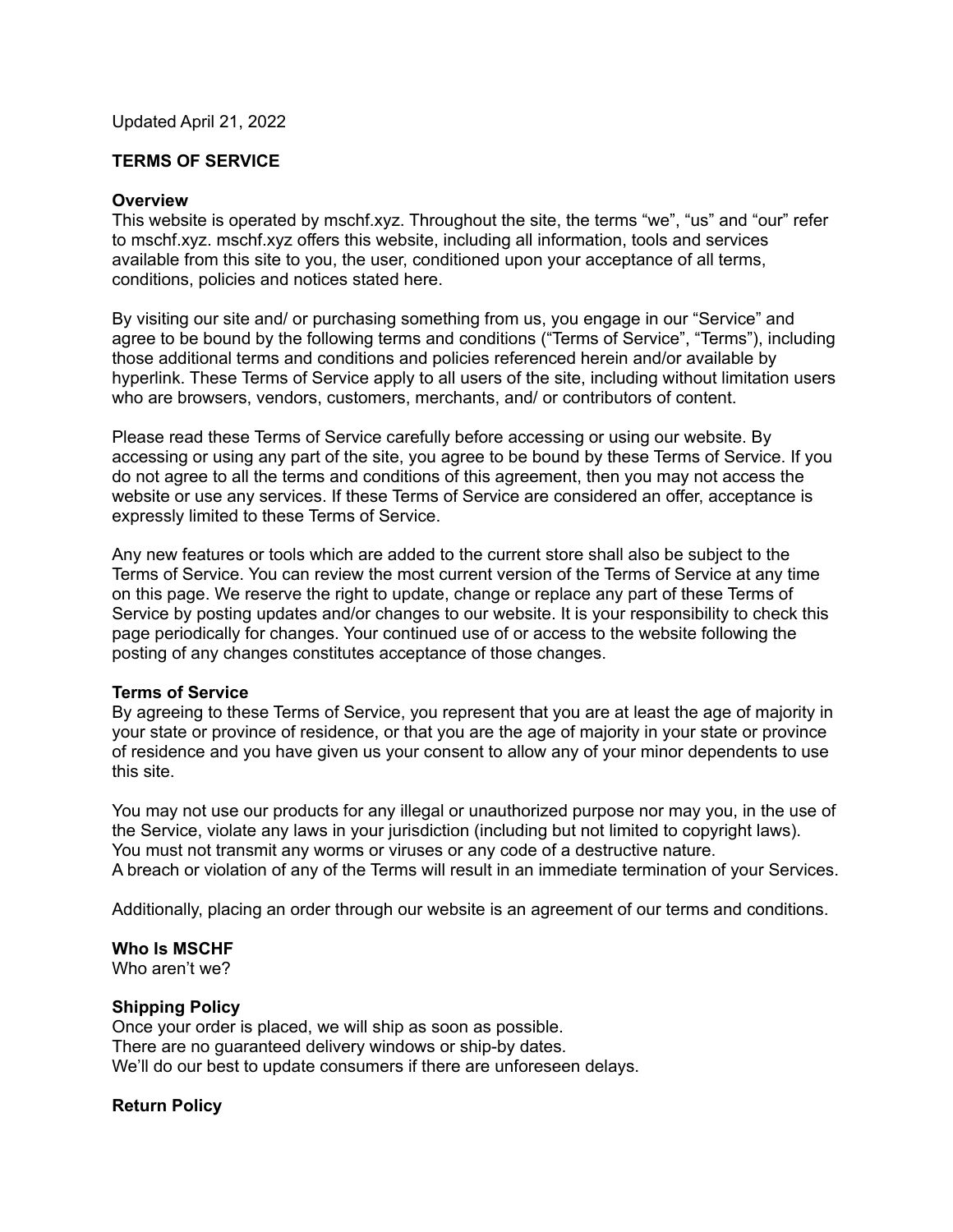For customers outside of the European Union, we do not accept returns. International customers, including customers in the European Union, must pay for return shipping and any applicable duties, unless an error occurs on our part.

### **Refund Policy**

We do not offer refunds.

#### **Cancellation Policy**

We do not accept order cancellations.

#### **Customer Support Window**

After 60 days of purchase, we do not carry out customer service on products.

### **General Conditions**

We reserve the right to refuse service to anyone for any reason at any time.

You understand that your content (not including credit card information), may be transferred unencrypted and involve (a) transmissions over various networks; and (b) changes to conform and adapt to technical requirements of connecting networks or devices. Credit card information is always encrypted during transfer over networks.

You agree not to reproduce, duplicate, copy, sell, resell or exploit any portion of the Service, use of the Service, or access to the Service or any contact on the website through which the service is provided, without express written permission by us.

The headings used in this agreement are included for convenience only and will not limit or otherwise affect these Terms.

### **Accuracy, Completeness and Timeliness of Information**

We are not responsible if information made available on this site is not accurate, complete or current. The material on this site is provided for general information only and should not be relied upon or used as the sole basis for making decisions without consulting primary, more accurate, more complete or more timely sources of information. Any reliance on the material on this site is at your own risk.

This site may contain certain historical information. Historical information, necessarily, is not current and is provided for your reference only. We reserve the right to modify the contents of this site at any time, but we have no obligation to update any information on our site. You agree that it is your responsibility to monitor changes to our site.

#### **Modifications to the Services and Prices**

Prices for our products are subject to change without notice.

We reserve the right at any time to modify or discontinue the Service (or any part or content thereof) without notice at any time.

We shall not be liable to you or to any third-party for any modification, price change, suspension or discontinuance of the Service.

#### **Products or Services**

Certain products or services may be available exclusively online through the website. These products or services may have limited quantities and are subject to return or exchange only according to our Return Policy.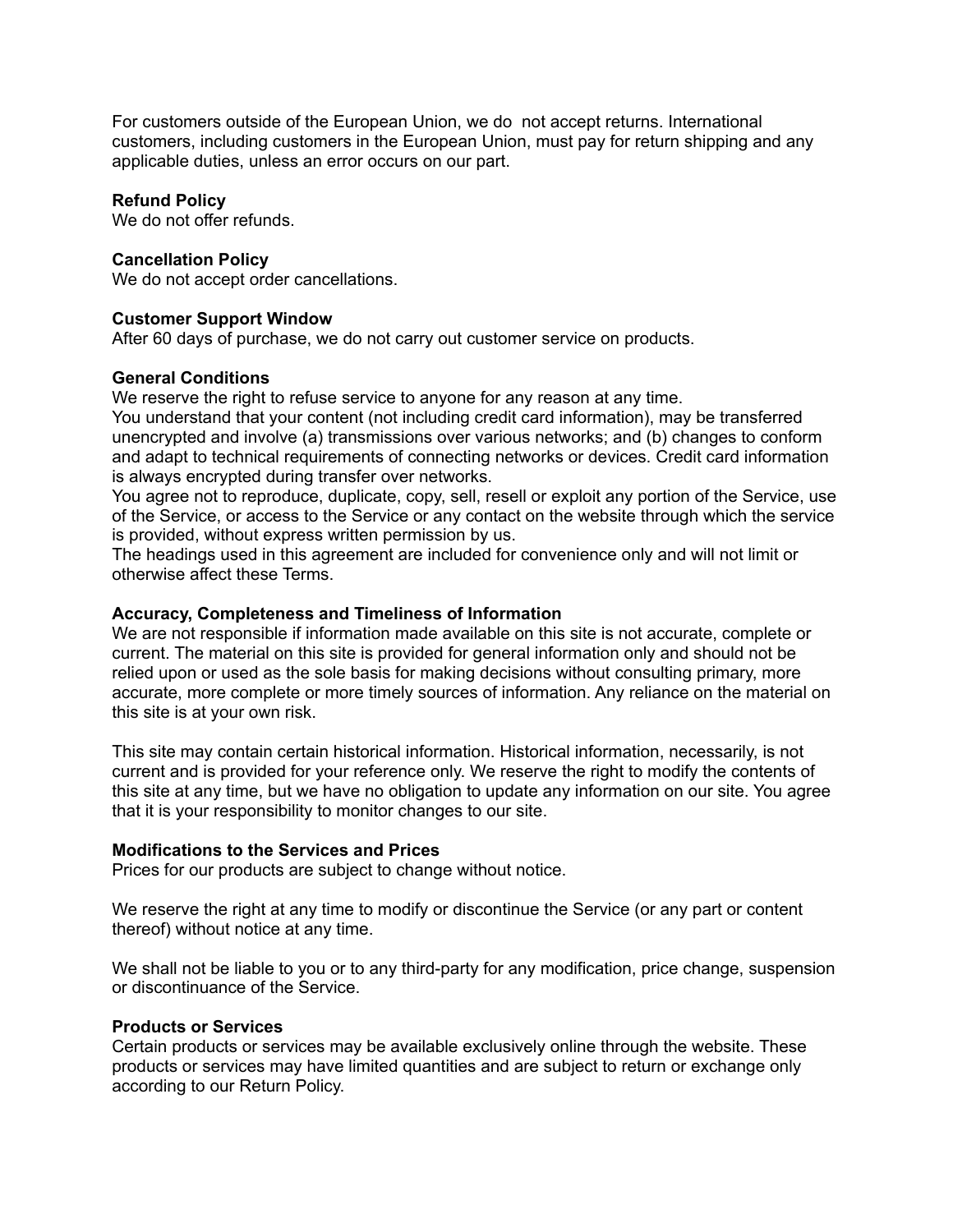We have made every effort to display as accurately as possible the colors and images of our products that appear at the store. We cannot guarantee that your computer monitor's display of any color will be accurate.

We reserve the right, but are not obligated, to limit the sales of our products or Services to any person, geographic region or jurisdiction. We may exercise this right on a case-by-case basis. We reserve the right to limit the quantities of any products or services that we offer. All descriptions of products or product pricing are subject to change at any time without notice, at the sole discretion of us. We reserve the right to discontinue any product at any time. Any offer for any product or service made on this site is void where prohibited.

We do not warrant that the quality of any products, services, information, or other material purchased or obtained by you will meet your expectations, or that any errors in the Service will be corrected.

# **Accuracy of Billing and Account Information**

We reserve the right to refuse any order you place with us. We may, in our sole discretion, limit or cancel quantities purchased per person, per household or per order. These restrictions may include orders placed by or under the same customer account, the same credit card, and/or orders that use the same billing and/or shipping address. In the event that we make a change to or cancel an order, we may attempt to notify you by contacting the email and/or billing address/phone number provided at the time the order was made. We reserve the right to limit or prohibit orders that, in our sole judgment, appear to be placed by dealers, resellers or distributors.

You agree to provide current, complete and accurate purchase and account information for all purchases made at our store. You agree to promptly update your account and other information, including your email address and credit card numbers and expiration dates, so that we can complete your transactions and contact you as needed.

#### **Optional Tools**

We may provide you with access to third-party tools over which we neither monitor nor have any control nor input.

You acknowledge and agree that we provide access to such tools "as is" and "as available" without any warranties, representations or conditions of any kind and without any endorsement. We shall have no liability whatsoever arising from or relating to your use of optional third-party tools.

Any use by you of optional tools offered through the site is entirely at your own risk and discretion and you should ensure that you are familiar with and approve of the terms on which tools are provided by the relevant third-party provider(s).

We may also, in the future, offer new services and/or features through the website (including, the release of new tools and resources). Such new features and/or services shall also be subject to these Terms of Service.

#### **Third-Party Links**

Certain content, products and services available via our Service may include materials from third-parties.

Third-party links on this site may direct you to third-party websites that are not affiliated with us. We are not responsible for examining or evaluating the content or accuracy and we do not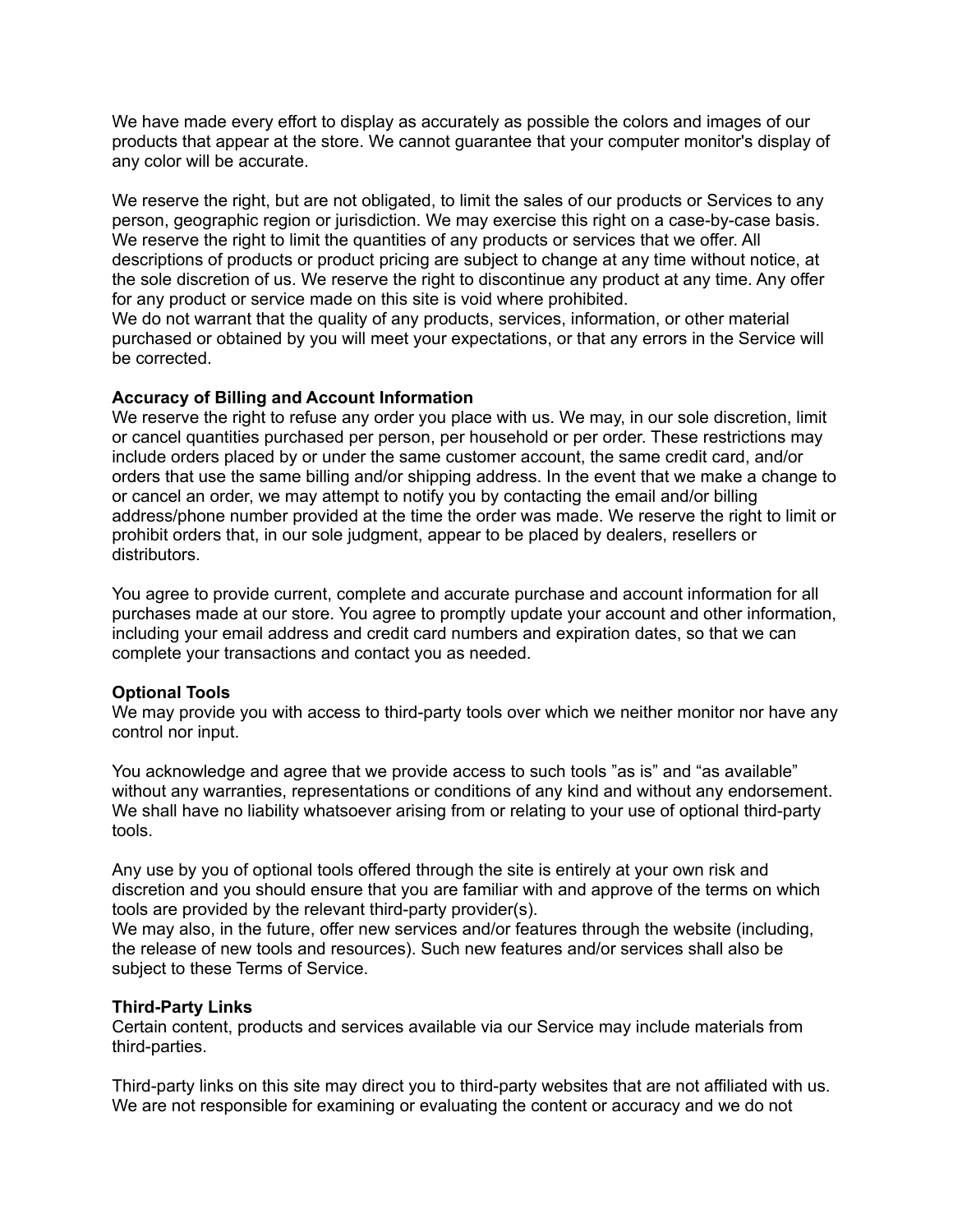warrant and will not have any liability or responsibility for any third-party materials or websites, or for any other materials, products, or services of third-parties.

We are not liable for any harm or damages related to the purchase or use of goods, services, resources, content, or any other transactions made in connection with any third-party websites. Please review carefully the third-party's policies and practices and make sure you understand them before you engage in any transaction. Complaints, claims, concerns, or questions regarding third-party products should be directed to the third-party.

### **User comments, feedback and other submissions**

If, at our request, you send certain specific submissions (for example contest entries) or without a request from us you send creative ideas, suggestions, proposals, plans, or other materials, whether online, by email, by postal mail, or otherwise (collectively, 'comments'), you agree that we may, at any time, without restriction, edit, copy, publish, distribute, translate and otherwise use in any medium any comments that you forward to us. We are and shall be under no obligation (1) to maintain any comments in confidence; (2) to pay compensation for any comments; or (3) to respond to any comments.

We may, but have no obligation to, monitor, edit or remove content that we determine in our sole discretion are unlawful, offensive, threatening, libelous, defamatory, pornographic, obscene or otherwise objectionable or violates any party's intellectual property or these Terms of Service. You agree that your comments will not violate any right of any third-party, including copyright, trademark, privacy, personality or other personal or proprietary right. You further agree that your comments will not contain libelous or otherwise unlawful, abusive or obscene material, or contain any computer virus or other malware that could in any way affect the operation of the Service or any related website. You may not use a false e-mail address, pretend to be someone other than yourself, or otherwise mislead us or third-parties as to the origin of any comments. You are solely responsible for any comments you make and their accuracy. We take no responsibility and assume no liability for any comments posted by you or any third-party.

#### **Personal Information**

Your submission of personal information through the store is governed by our Privacy Policy.

# **Errors, Inaccuracies and Omissions**

Occasionally there may be information on our site or in the Service that contains typographical errors, inaccuracies or omissions that may relate to product descriptions, pricing, promotions, offers, product shipping charges, transit times and availability. We reserve the right to correct any errors, inaccuracies or omissions, and to change or update information or cancel orders if any information in the Service or on any related website is inaccurate at any time without prior notice (including after you have submitted your order).

We undertake no obligation to update, amend or clarify information in the Service or on any related website, including without limitation, pricing information, except as required by law. No specified update or refresh date applied in the Service or on any related website, should be taken to indicate that all information in the Service or on any related website has been modified or updated.

# **Prohibited Uses**

In addition to other prohibitions as set forth in the Terms of Service, you are prohibited from using the site or its content: (a) for any unlawful purpose; (b) to solicit others to perform or participate in any unlawful acts; (c) to violate any international, federal, provincial or state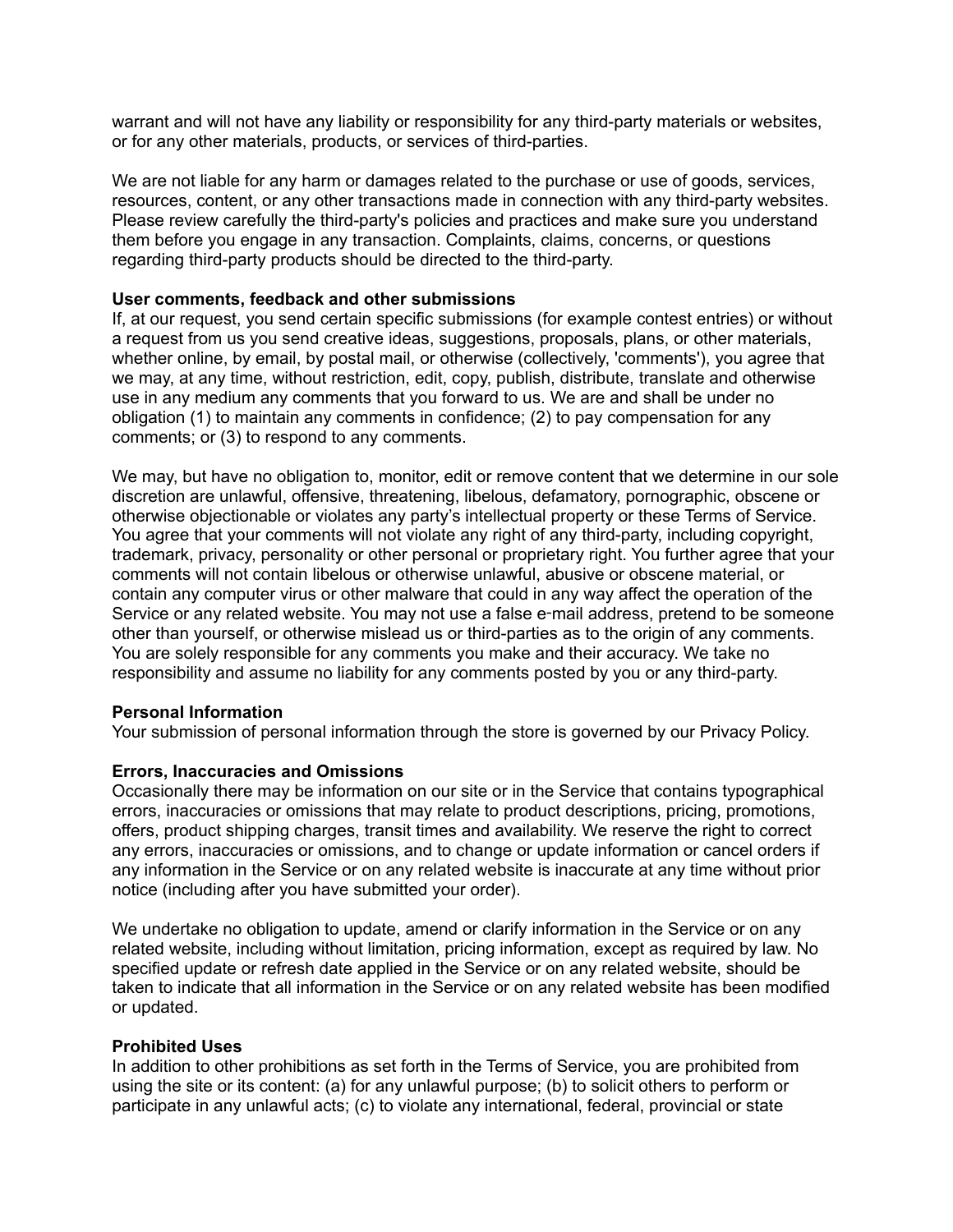regulations, rules, laws, or local ordinances; (d) to infringe upon or violate our intellectual property rights or the intellectual property rights of others; (e) to harass, abuse, insult, harm, defame, slander, disparage, intimidate, or discriminate based on gender, sexual orientation, religion, ethnicity, race, age, national origin, or disability; (f) to submit false or misleading information; (g) to upload or transmit viruses or any other type of malicious code that will or may be used in any way that will affect the functionality or operation of the Service or of any related website, other websites, or the Internet; (h) to collect or track the personal information of others; (i) to spam, phish, pharm, pretext, spider, crawl, or scrape; (j) for any obscene or immoral purpose; or (k) to interfere with or circumvent the security features of the Service or any related website, other websites, or the Internet. We reserve the right to terminate your use of the Service or any related website for violating any of the prohibited uses.

# **Digital Millennium Copyright Act**

MSCHF respects the intellectual property rights of others. Upon proper notice, MSCHF will, in its discretion, remove user generated content or other applicable content that violates intellectual property rights under applicable law, suspend access to the service (or any portion thereof) to any user who uses the service in violation of such law, and/or terminate the accounts of repeat infringers. If you believe your work has been copied in a way that constitutes intellectual property rights infringement, please send MSCHF's intellectual property agent (listed below) a written notification of claimed infringement with all of the following information:

- identification of the intellectual property right (*e.g.*, copyright, trademark, etc.) and the work claimed to have been infringed, or, if multiple rights and works are covered by a single notification, a representative list of such rights and works;
- identification of the claimed infringing material and information reasonably sufficient to permit MSCHF to locate the material on the service;
- information reasonably sufficient to permit MSCHF to contact you, such as an address, telephone number, and, if available, an email address;
- a statement by you that you have a good faith belief that the disputed use is not authorized by the intellectual property rights owner, its agent, or the law;
- a statement by you, made under penalty of perjury, that the above information in your notification is accurate and that you are the intellectual property rights owner or authorized to act on the owner's behalf; and
- your physical or electronic signature.

Please send all of the above-enumerated information to the following MSCHF intellectual property agent:

John Belcaster MSCHF Product Studio, Inc 62 Bayard Street Brooklyn, NY 11222 **John@MSCHF.xyz**

Please do not send notices or inquiries unrelated to alleged copyright infringement to MSCHF's designated agent.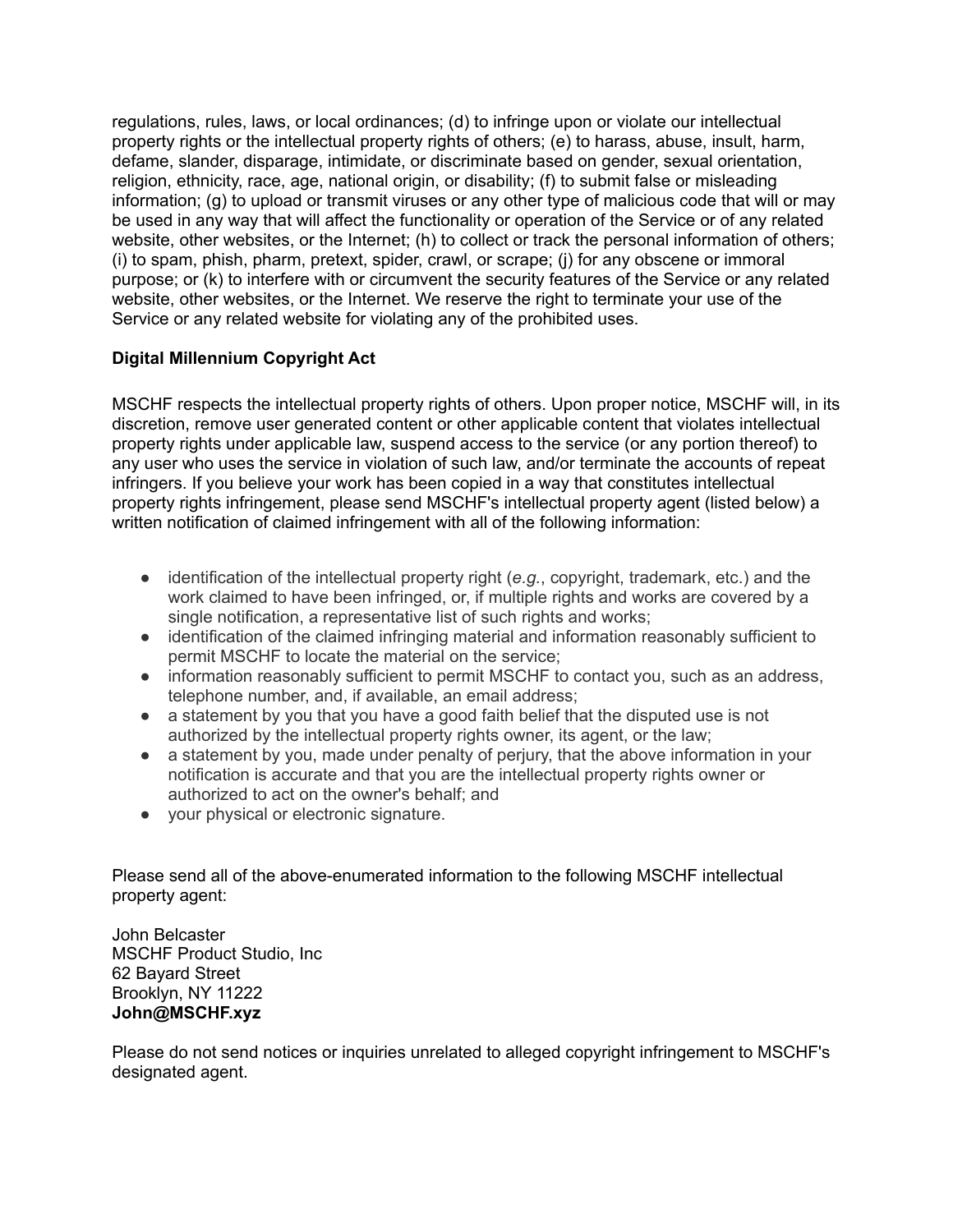## **Disclaimers of Warranties, Limitation of Liability**

We do not guarantee, represent or warrant that your use of our service will be uninterrupted, timely, secure or error-free.

We do not warrant that the results that may be obtained from the use of the service will be accurate or reliable.

You agree that from time to time we may remove the service for indefinite periods of time or cancel the service at any time, without notice to you.

You expressly agree that your use of, or inability to use, the service is at your sole risk. The service and all products and services delivered to you through the service are (except as expressly stated by us) provided 'as is' and 'as available' for your use, without any representations, warranties or conditions of any kind, either express or implied, including all implied warranties or conditions of merchantability, merchantable quality, fitness for a particular purpose, durability, title, and non-infringement.

In no case shall mschf.xyz, our directors, officers, employees, affiliates, agents, contractors, interns, suppliers, service providers or licensors be liable for any injury, loss, claim, or any direct, indirect, incidental, punitive, special, or consequential damages of any kind, including, without limitation lost profits, lost revenue, lost savings, loss of data, replacement costs, or any similar damages, whether based in contract, tort (including negligence), strict liability or otherwise, arising from your use of any of the service or any products procured using the service, or for any other claim related in any way to your use of the service or any product, including, but not limited to, any errors or omissions in any content, or any loss or damage of any kind incurred as a result of the use of the service or any content or product posted, transmitted, purchased or otherwise made available via the service, even if advised of their possibility. Because some states or jurisdictions do not allow the exclusion or the limitation of liability for consequential or incidental damages, in such states or jurisdictions, our liability shall be limited to the maximum extent permitted by law.

#### **Indemnification**

You agree to indemnify, defend and hold harmless mschf.xyz and our parent, subsidiaries, affiliates, partners, officers, directors, agents, contractors, licensors, service providers, subcontractors, suppliers, interns and employees, harmless from any claim or demand, including reasonable attorneys' fees, made by any third-party due to or arising out of your breach of these Terms of Service or the documents they incorporate by reference, or your violation of any law or the rights of a third-party.

#### **Severability**

In the event that any provision of these Terms of Service is determined to be unlawful, void or unenforceable, such provision shall nonetheless be enforceable to the fullest extent permitted by applicable law, and the unenforceable portion shall be deemed to be severed from these Terms of Service, such determination shall not affect the validity and enforceability of any other remaining provisions.

#### **Termination**

The obligations and liabilities of the parties incurred prior to the termination date shall survive the termination of this agreement for all purposes.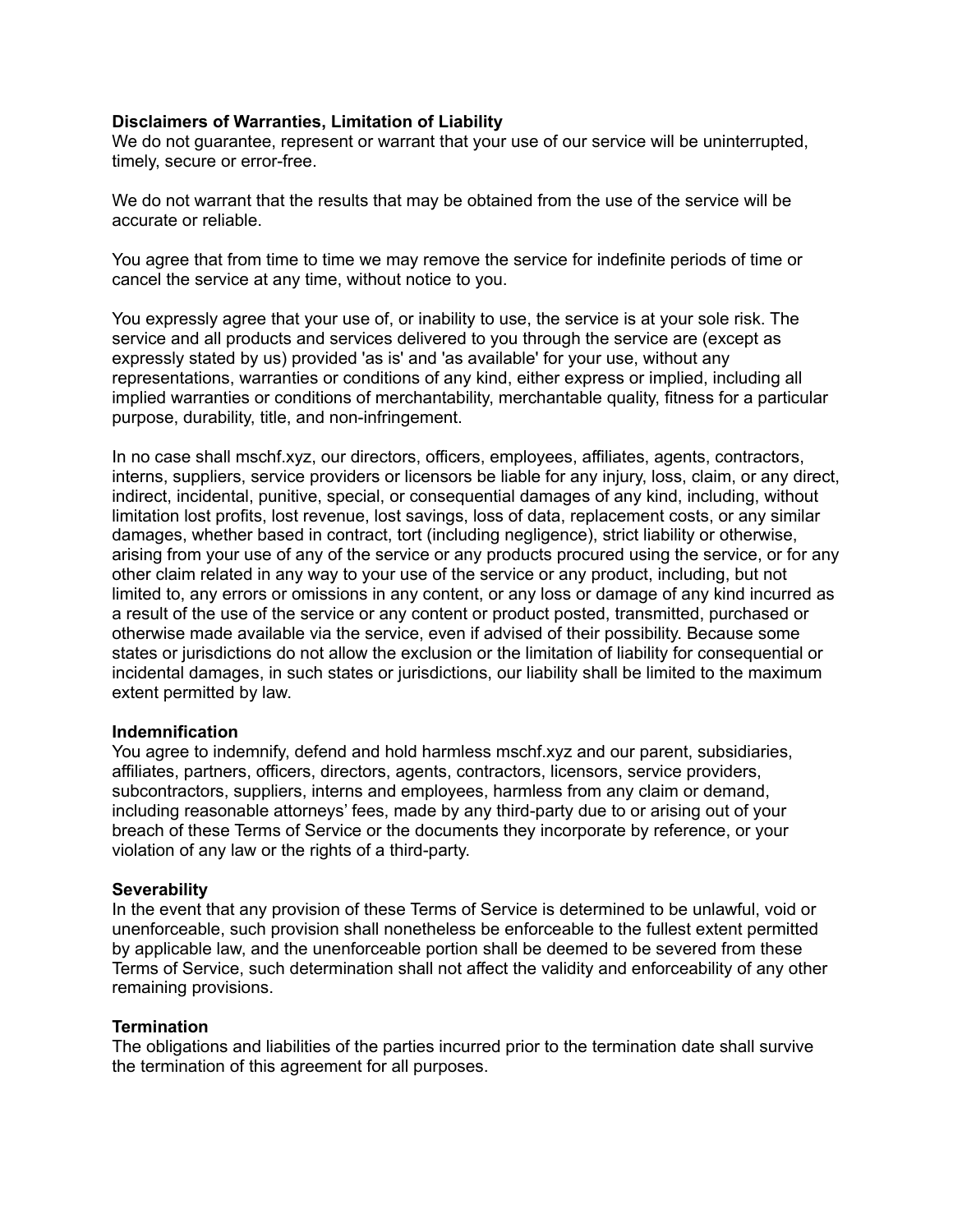These Terms of Service are effective unless and until terminated by either you or us. You may terminate these Terms of Service at any time by notifying us that you no longer wish to use our Services, or when you cease using our site.

If in our sole judgment you fail, or we suspect that you have failed, to comply with any term or provision of these Terms of Service, we also may terminate this agreement at any time without notice and you will remain liable for all amounts due up to and including the date of termination; and/or accordingly may deny you access to our Services (or any part thereof).

#### **Entire Agreement**

The failure of us to exercise or enforce any right or provision of these Terms of Service shall not constitute a waiver of such right or provision.

These Terms of Service and any policies or operating rules posted by us on this site or in respect to The Service constitutes the entire agreement and understanding between you and us and govern your use of the Service, superseding any prior or contemporaneous agreements, communications and proposals, whether oral or written, between you and us (including, but not limited to, any prior versions of the Terms of Service).

Any ambiguities in the interpretation of these Terms of Service shall not be construed against the drafting party.

### **Governing Law**

These Terms of Service and any separate agreements whereby we provide you Services shall be governed by and construed in accordance with the laws of the United States.

#### **Changes to Terms**

You can review the most current version of the Terms of Service at any time at this page. We reserve the right, at our sole discretion, to update, change or replace any part of these Terms of Service by posting updates and changes to our website. It is your responsibility to check our website periodically for changes. Your continued use of or access to our website or the Service following the posting of any changes to these Terms of Service constitutes acceptance of those changes.

**Mobile Messages.** These terms relate specifically to your use of text/SMS messages to receive one-time passcodes and marketing text from MSCHF and its brands (i.e. At All Costs, Foot by Foot (FxF), Blur, Boosted Packs and more).

**(a)** Receiving one-time passcodes and marketing text in an SMS message. By providing a mobile phone number, you represent and warrant that you are in lawful possession of the mobile phone or wireless device to which you request directing messages to be sent. You agree and represent that all registration and contact information provided as part of your account, including the mobile phone number registered, is accurate and current. If any of your registration or contact information or your mobile phone number changes, you agree to update it immediately. You are solely responsible for the use of the Services by you and anyone you allow access to the Services.